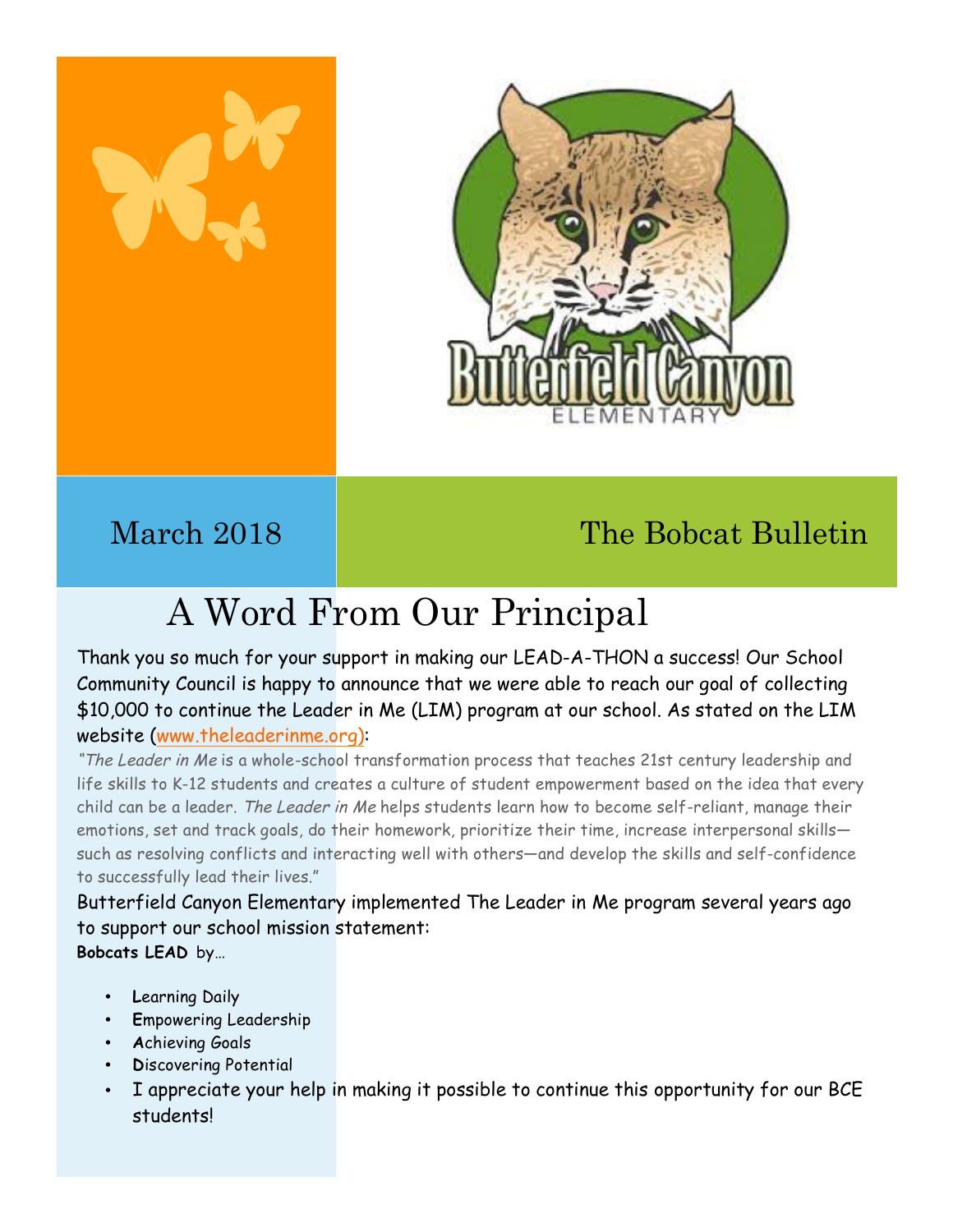# What Have We Been Up To?

### Fifth Grade

by Anna

I have been interviewing the fifth grade teacher, Ms. Thorn, asking about what Fifth Grade has been up to. They have been up to many things. They had a field trip to the state capital and museum. They also went to Abravanel Hall to listen to the Utah Symphony. Because they all graduated from D.A.R.E , Texas Roadhouse congratulated them by inviting them over for a tour and lunch! In math, they have been learning P.E.M.D.A.S or otherwise known as the order of operations. The last science rotation is completed. Fifth graders have been working very hard on Battle of the Books for next month. They have been writing many writing projects. In computers they have been studying the Underground Railroad. Fifth grade has been up to many interesting things and learning exciting things in school.



#### Kindergarten

by Aylah

Our Kindergarten Classes have been really busy. They are working hard on addition and subtraction, hoping to win their Math Fact Ninja Award. This is awarded when students can do a series of problems in under one minute.

Can you believe we have already passed 100 days of school? The Kindergarten classes celebrated with activities that represented the number 100. They also had fun celebrating Valentine's day in February.

The Kindergarten students are currently learning about U.S Symbols, including the bald eagle and the flag of the United States. We wish them good luck as they continue to learn and grow!

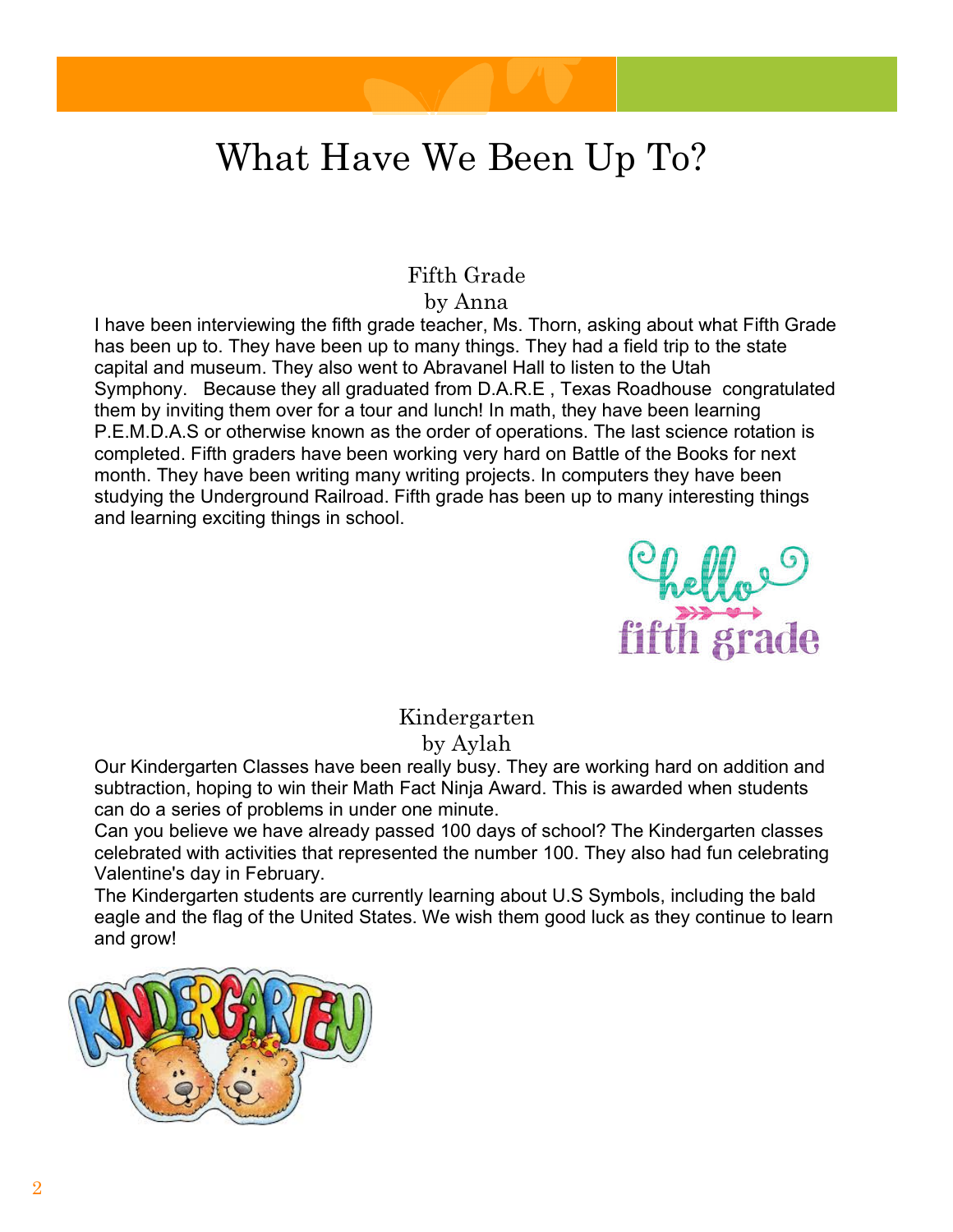

# Teacher Spotlight

By Taylor

For this months teacher spotlight we have our amazing vice principal, Mrs. Checketts!!! To start with she went to two universities one named Utah State and the other BYU, wow she is such a smart cookie!!! Next, her favorite color is hot pink. Not going to lie but hot pink is a pretty cool color! Her favorite book is "The Tale of Despereaux". Sounds like an interesting book! All in all,Mrs. Checketts is an amazing vice principal and we do not know what to do without her!!! Make sure to wave and say hi when you see her.

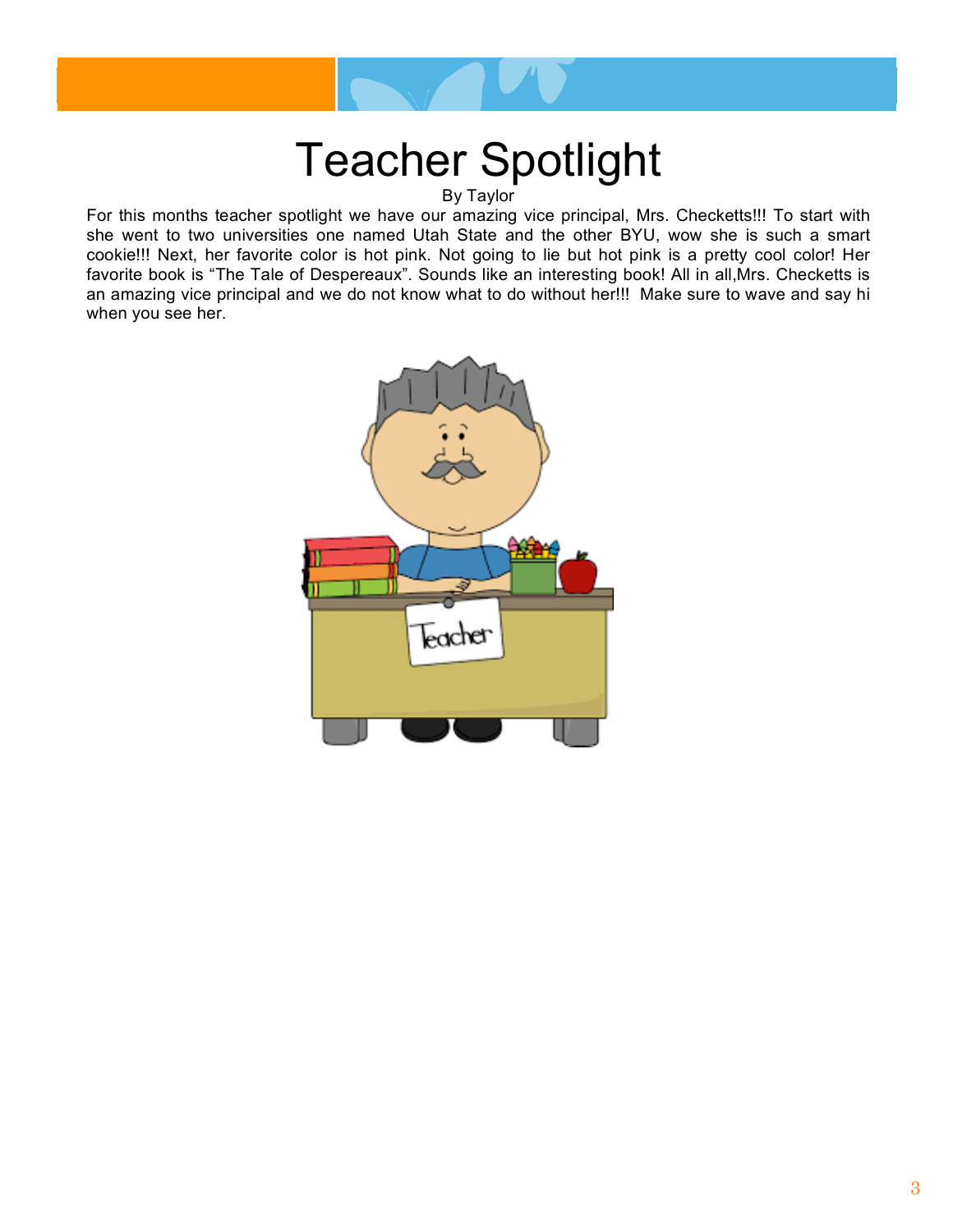

Preparing for Parent Teacher Conferences By: Jessica

Everyone is getting ready for parent teacher conferences. Preparing for parent teacher conferences is a big deal. You want to get your grades up for that day. Teachers are getting papers graded and schedules ready for when kids go to school for their parent teacher conferences. My friend Shayna said, "I make sure that I have no missing work. I ask my teacher if I do have any missing work, and if I do, I will turn it in as soon as possible. I also get my desk nice and clean." That is a great example of getting ready for parent teacher conferences. I hope this helps you get ready for your parent teacher conferences! Conferences will be held March  $14-15<sup>th</sup>$ . Remind your parents to go on Skyward and sign up for a time!



growth mindset everyday to help me learn better and have a better day. Growth mindset is amazing because it helps me to believe in myself and know that I can do hard things. When I have a hard time with a test or problem I always think I will learn from my mistakes, or i can always improve. I love growth mindset and how it has helped me improve at school and in life.

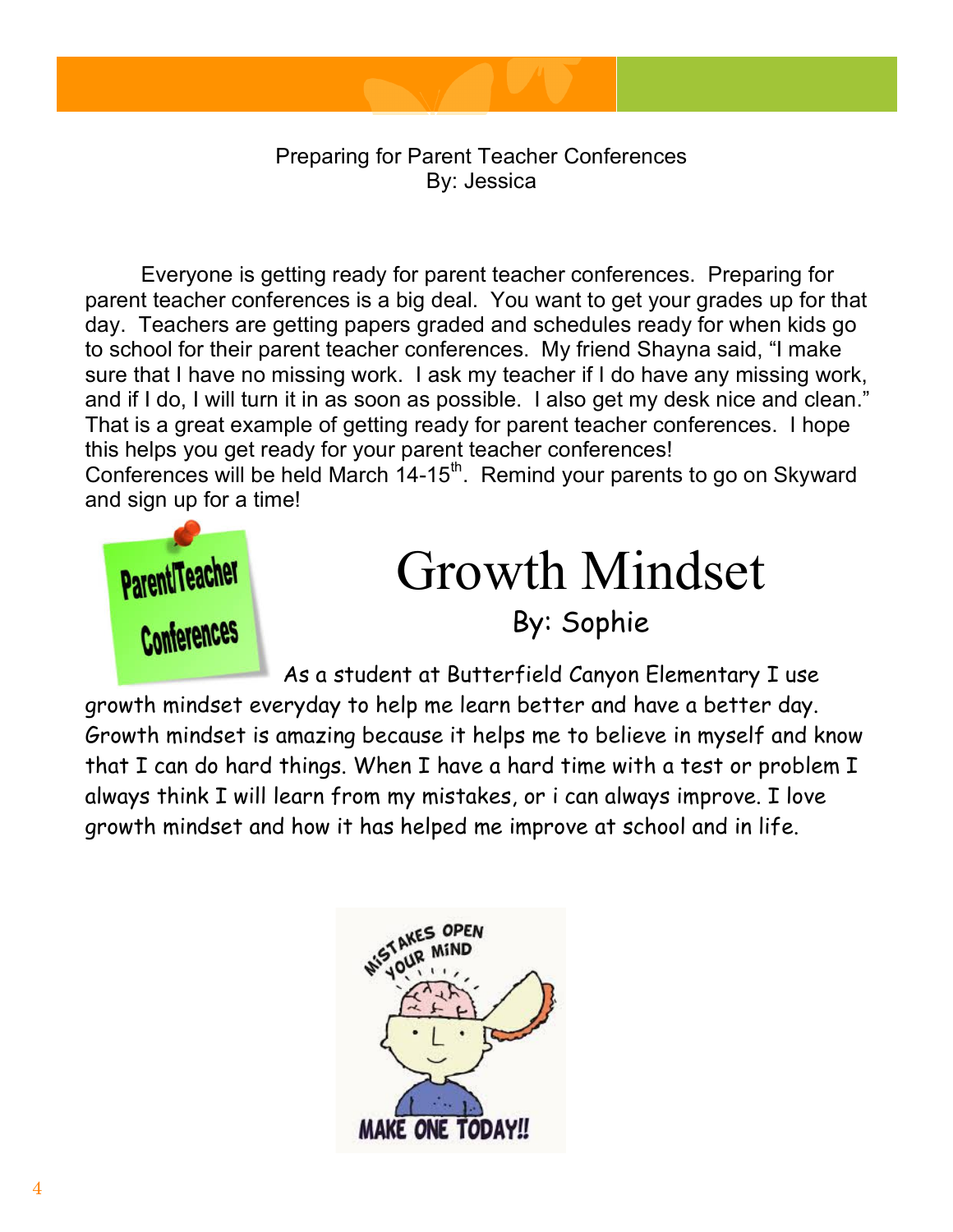

### Leader In Me By Jonathan

Hello everyone! Welcome to Leader In Me! I'm your host, Jonathan Ryan Harmon! Here is what is happening for the next three weeks! Lead-a-thon, what is a Lead-a-thon? A Lead-a-thon is a way of making money for the Leader In Me program. This will be going for 3 weeks! Here is how you do it! Ask for donations as we do Leader In Me activities. "How do we get it?", you ask? Here is how. You call or visit people, use a computer or phone to invite more people,send letters out asking to support your school, or make your own account online for people to donate to you! For the account option you need to input this code, Leadathon663! Students who get tons of donation will get prizes and rewards! If you get ten sponsors and doing Leader In Me activities, you can be in one of the point clubs!

## Point Clubs

The activities can be found on your point club paper. Now for the Leader Point Clubs!

## Leader Point Clubs

THIS! See you next time!

280 Leader points ================================ Leader Club = Games 460 Leader points ================================ Super Leader Club = Movie 680 Leader points ================================ Model Leader Club = Dance So what's next? Find out on the next edition of Leader In Me! LET'S DO

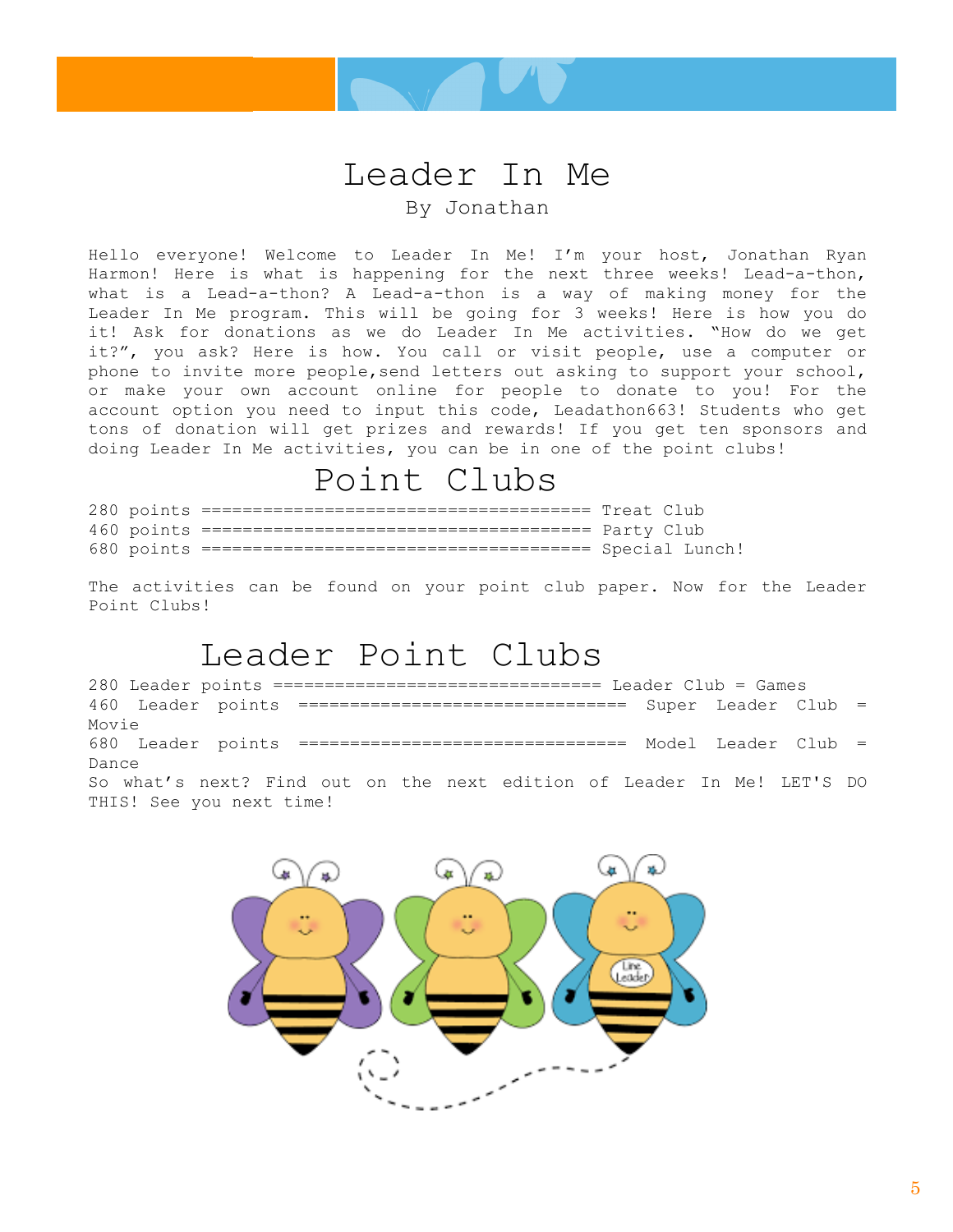